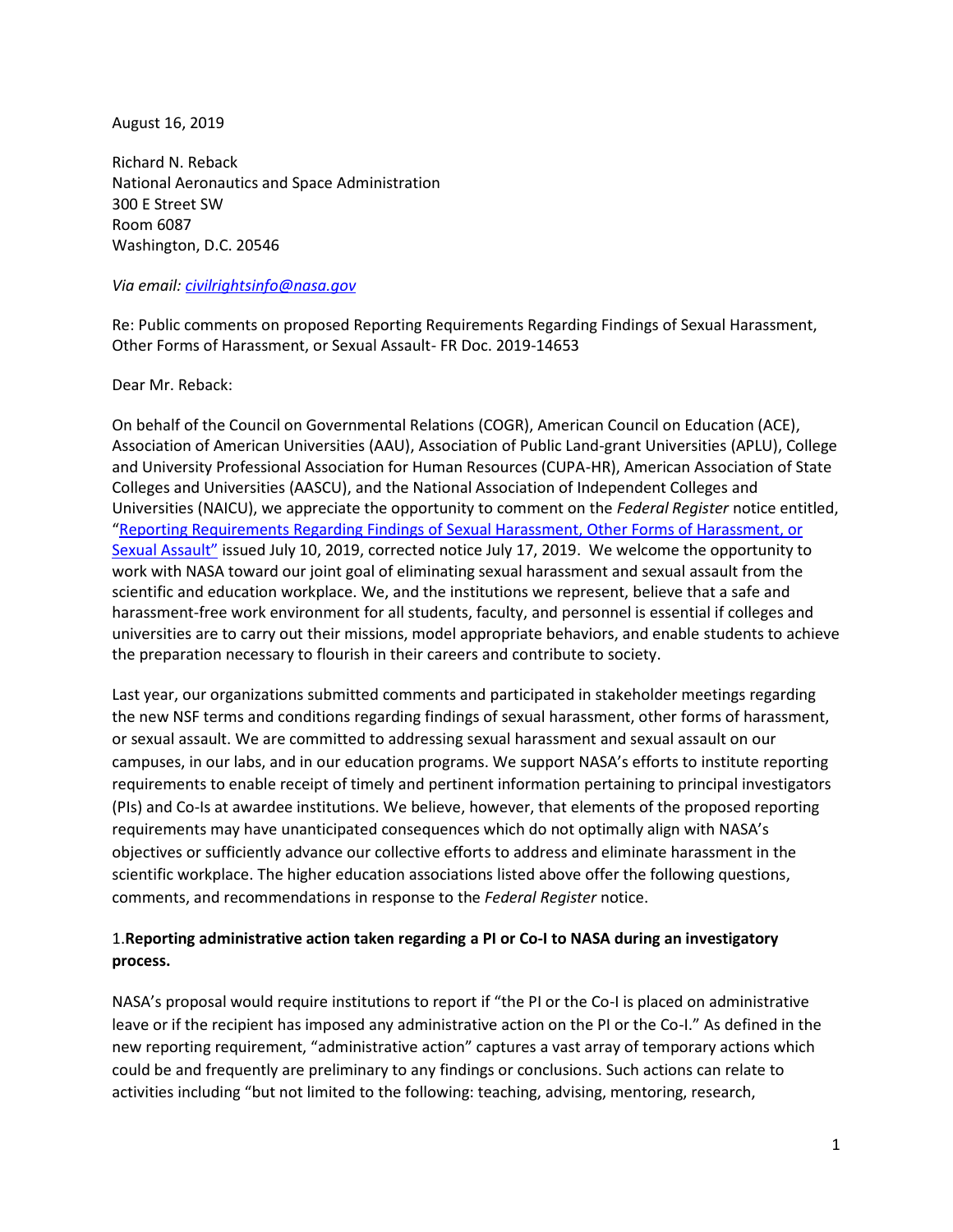management/ administrative duties, or presence on campus." These preliminary or interim measures are non-punitive and designed to protect all parties involved pending an outcome of an investigation. In addition, we believe a reporting requirement based on administrative actions could chill the use of these important interim measures out of concern that NASA may create a record or take action against a PI or Co-I prematurely. As an alternative to the current recommendation, we recommend that NASA narrow this proposed reporting requirement. One option would be to require reporting only in situations where administrative leave has been imposed and the PI or Co-I has been found responsible but is appealing the adjudication, or when the terms of a pre-adjudication leave would affect performance under the award.

We also urge NASA to rely on existing approval processes in lieu of awardee institutions' reporting of administrative actions taken regarding the PI or Co-I. NASA already has approval procedures for substituting a PI or Co-I when a leave could impact performance. The NASA approval procedures for substituting a PI or Co-I when performance is impacted provides the agency with appropriate notice of this change. Adding an additional notification requirement pertaining to that same PI or Co-I whose performance is impacted by administrative leave during an investigation of reported harassment risks incurring greater costs than the benefits achieved. For these reasons, we recommend that NASA strike the requirement that notification be given to NASA for any administrative action and focus on those that impact performance of the NASA-funded project.

# **2. Clarification is needed on reportable action.**

We have additional questions about what is included under the term "administrative action." The proposed reporting requirement describes "Administration Leave/ Administrative Action" as "Any temporary/ interim suspension or permanent removal of the PI or Co-I, or any administrative action imposed on the PI or the Co-I by the recipient under organizational policies or codes of conduct, statutes, regulations, or executive orders, relating to activities, including but not limited to the following: teaching, advising, mentoring, research, management/ administrative duties, or presence on campus." But there is no real definition of what constitutes an administrative action.

The 116<sup>th</sup> Congress is currently considering H.R. 36 "Combatting Sexual Harassment in Science Act of 2019." The legislation, as passed by the House of Representatives, includes language calling on the Director of the Office of Science and Technology Policy to develop policy guidelines that define administration action as "*administrative action, related to an allegation against grant personnel of any sexual harassment or gender harassment, as set forth in organizational policies or codes of conduct, statutes, regulations, or executive orders, that affects the ability of grant personnel or their trainees to carry out the activities of the grant***.**"

We ask that NASA consider including this language in the final NASA reporting requirements.

## **3. The reporting requirement may have unintended consequences.**

If the report to NASA forms the basis for a NASA decision, and is subject to the Freedom of Information Act (FOIA), a graduate student, research trainee, postdoctoral researcher, or other grant personnel may be legitimately concerned that the release of such a report could impact their future employment opportunities. This would be especially troubling in a situation that results in no findings. A graduate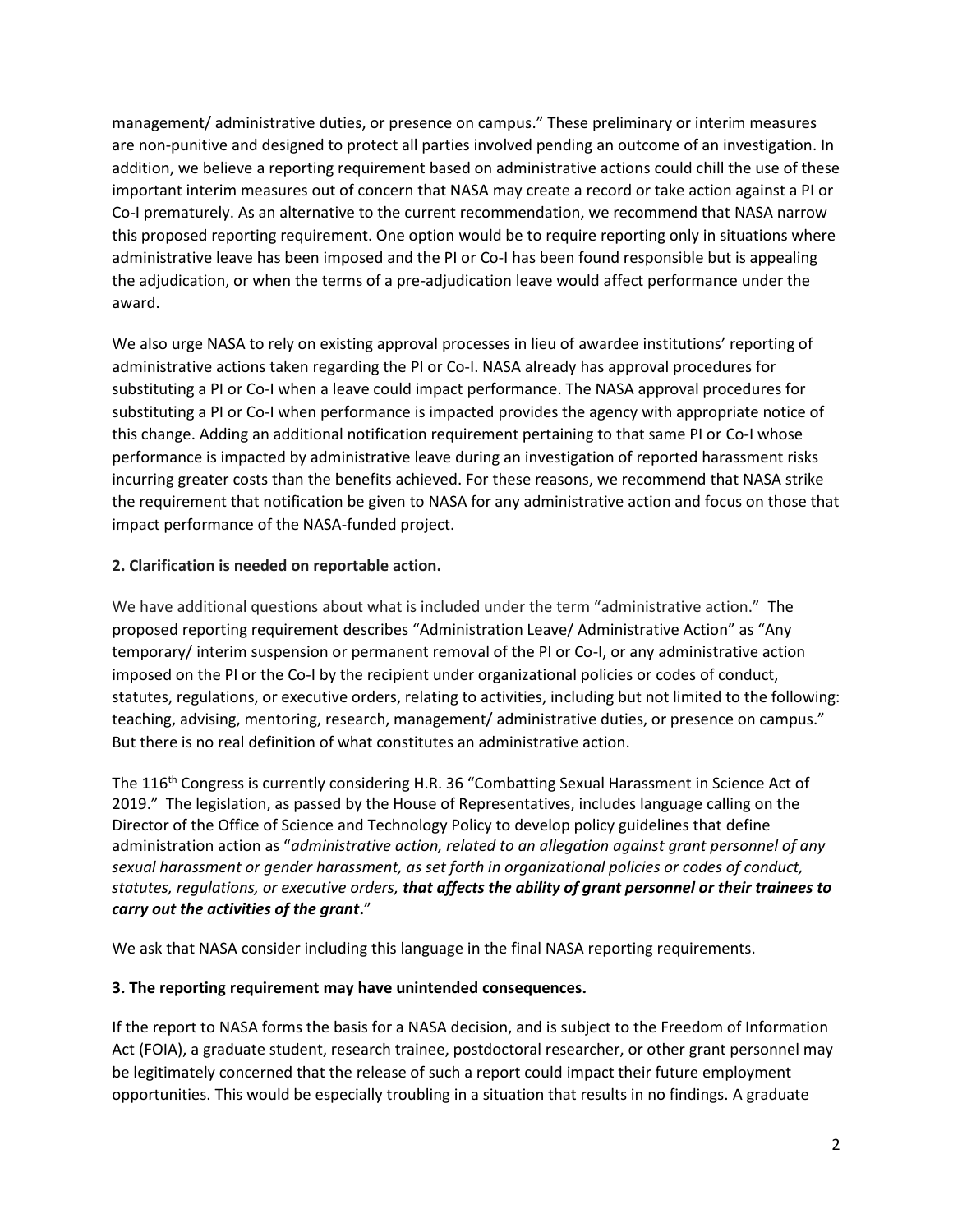student, research trainee, postdoctoral researcher, or other grant personnel would also need to weigh their decision to bring forth an allegation with the understanding that such a report may lead to the removal of funding that is being used to support the research grant, which may be detrimental to their career progress. To mitigate these unintended consequences, we recommend revising the language of the new reporting requirement to emphasize the NASA process to substitute a PI or Co-I, rather than suspension or termination of the award. We appreciate the process proposed by NASA that will allow "the recipient, at any time, to propose a substitute investigator if it determines the PI or any Co-I may not be able to carry out the funded project or activity and/or abide by the award terms and conditions." We also understand that upon receipt of and review of the information, NASA "may, if necessary and in accordance with 2 CFR 200.338, assert its programmatic stewardship responsibilities to initiate the substitution or removal of the PI or any Co-I, reduce the award funding amount, or where neither of those previous options is available or adequate, to suspend or terminate the award." Before taking such a drastic course of action as terminating the award, we request that NASA work with the Authorized Organizational Representative (AOR) to discuss and exhaustively explore all other options.

### **4. Clarity is needed on confidentiality and use of reported information.**

We are very concerned about the prospect that sensitive personnel information, not otherwise public, could become public under FOIA. We ask that NASA carefully examine this issue and modify the proposed reporting requirements with clarifying language which sufficiently addresses these concerns. This will be particularly important if NASA chooses to maintain the reporting obligations in the new term and condition, which will result in the information arising from matters under an investigation that may not even lead to a finding of a violation. NASA should make clear in the new reporting requirements how it will handle reported information. Will it be shared with other agencies? Although we strongly recommend that NASA not mandate the reporting of all kinds of administrative actions, should the agency maintain that proposed requirement, it will be important for NASA to have a way to update its records following an institutional finding of no responsibility. Prior to implementation, NASA should be confident that its internal processes and protocols will fully address reasonable concerns. At the minimum, if a report is triggered before an investigation concludes and the investigation yields no "finding/determination," which would require the awardee to provide further information to NASA, the agency should clearly note that in any archived material pertaining to that report.

### **5. The intersection with privacy regulations and state laws could pose conflicts**.

We have concerns about how the new reporting requirements will coincide with the Family Educational Rights and Privacy Act (FERPA) and other federal privacy regulations or state laws, which may prohibit sharing information on student and personnel matters outside of the higher education institution. We have concerns that there may be overlap or redundancy that could create conflicting legal obligations for higher education institutions. It is possible that conflicts between the NASA reporting requirement and other privacy regulations and laws may cause confusion for recipients and create questions about which legal obligation takes precedent.

### **6. Subrecipient reporting should be the subrecipient's responsibility.**

The proposed reporting requirement includes the requirement that "Recipient agrees to insert the substance of this term and condition in any subaward/ subcontract involving a co-investigator. *Recipient*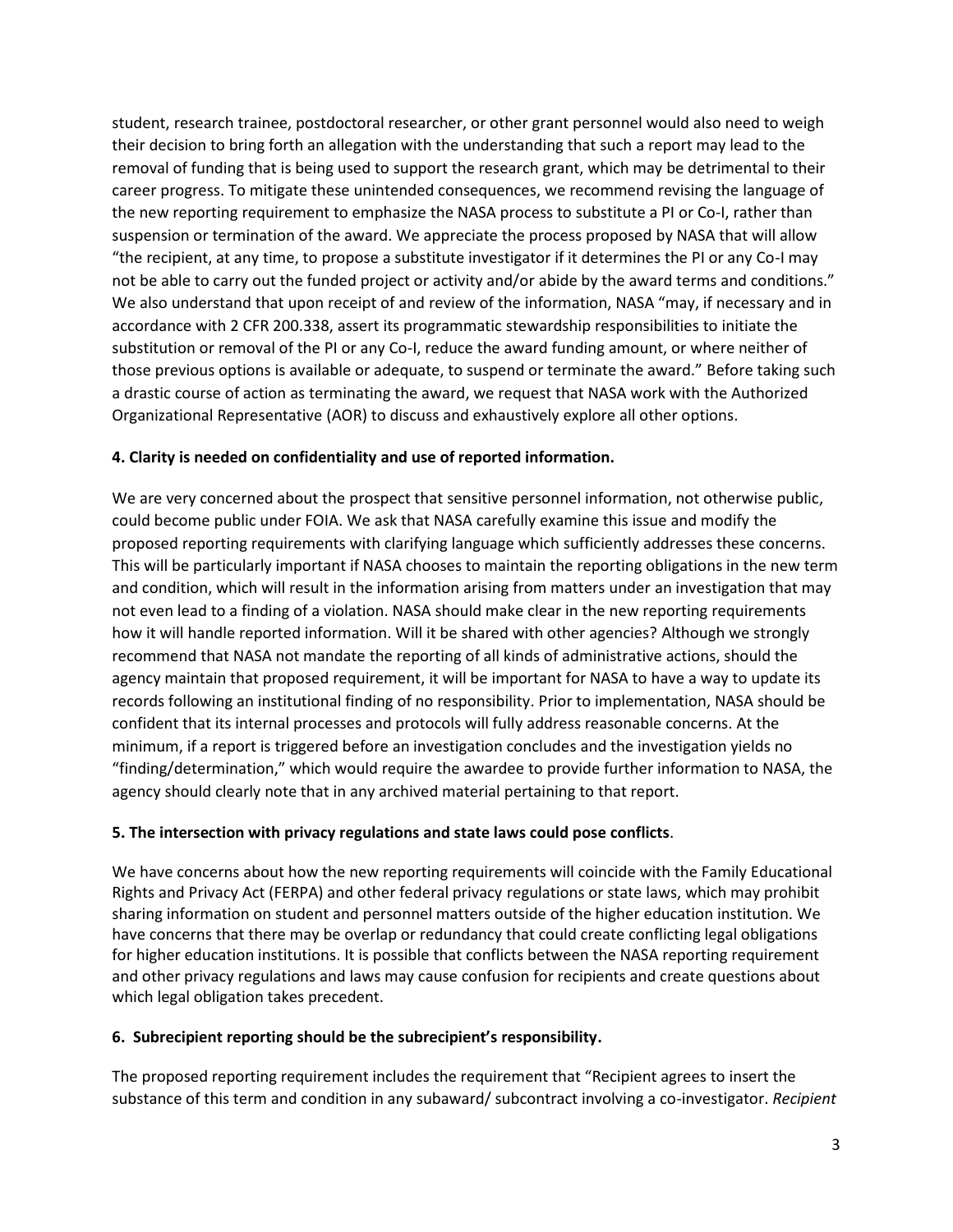*will be responsible for ensuring that all reports, including those related to co-investigators, comply with this term and condition.*" We recommend that if a subrecipient has a reportable finding/determination, compliance with this rule shall be the direct responsibility of the subrecipient. Due to privacy concerns, it is not appropriate for the primary award recipient to have direct knowledge of the investigation being conducted by a subrecipient. The primary award recipient's responsibility should be limited to passing through the appropriate terms and conditions from the prime award for inclusion in the subaward. We suggest that the subrecipient provide the subrecipient's report directly to NASA. Any changes that directly impact the performance of the subaward or the prime recipient's obligation to NASA should be communicated via the prior approval requirements of the subrecipient's subaward. Any temporary/interim suspension or permanent removal of the PI or Co-I should be in accordance with the subrecipient's policies or codes of conduct, as well as any relevant statutes, regulations, or executive orders.

### **7. Interaction with pending Title IX rules and other existing federal and state rules.**

Colleges and universities have a clear and unambiguous responsibility under Title IX of the Education Amendments of 1972 to respond to allegations of sexual harassment, including sexual assault. Colleges and universities are committed to upholding civil rights and to creating and maintaining campus environments that are safe, supportive, and responsive.

There are laws in addition to Title IX that address sexual harassment involving employees –most notably Title VII of the Civil Rights Act of 1964, but also numerous state and local laws. The overlapping but different requirements imposed by the new term and condition, Title VII, and state and local anti discrimination laws could cause confusion and create conflicting obligations for institutions that are committed to complying with all applicable laws. Federal policy needs to give institutions enough flexibility to ensure that all legal and other obligations—no matter their source—are properly addressed when resolving sexual harassment allegations.

The U.S. Department of Education published a proposed Title IX rule in late 2018 and the higher education community submitted comments in January 2019.<sup>1</sup> When the rule is finalized later this year, colleges and universities will likely undertake changes in campus structures in regards to the implementation of the final rule. This, as well as the new terms and condition from NSF, NASA, and other federal agencies, without coordination or shared definitions, can make the process confusing and more complicated for the person reporting the harassment and the institution implementing the various rules. This is especially true as the Title IX offices are often the offices tasked with carrying out the new rules, while the AOR has the ultimate reporting duty to NASA. We ask wherever possible, NASA utilize existing definitions and harmonize with other federal agencies regarding existing rules and reporting requirements.

<sup>1</sup> [https://www.acenet.edu/news-room/Documents/Comments-to-Education-Department-on-Proposed-](https://www.acenet.edu/news-room/Documents/Comments-to-Education-Department-on-Proposed-Rule-Amending-Title-IX-Regulations.pdf) [Rule-Amending-Title-IX-Regulations.pdf](https://www.acenet.edu/news-room/Documents/Comments-to-Education-Department-on-Proposed-Rule-Amending-Title-IX-Regulations.pdf) and https://www.aau.edu/sites/default/files/AAU-Files/Key-Issues/Higher-Education-Regulation/AAU-Title-IX-Comments-1-24-19.pdf and https://www.aau.edu/sites/default/files/AAU-Files/Key-Issues/Higher-Education-Regulation/AAU-Title-IX-Comments-1-24-19.pdf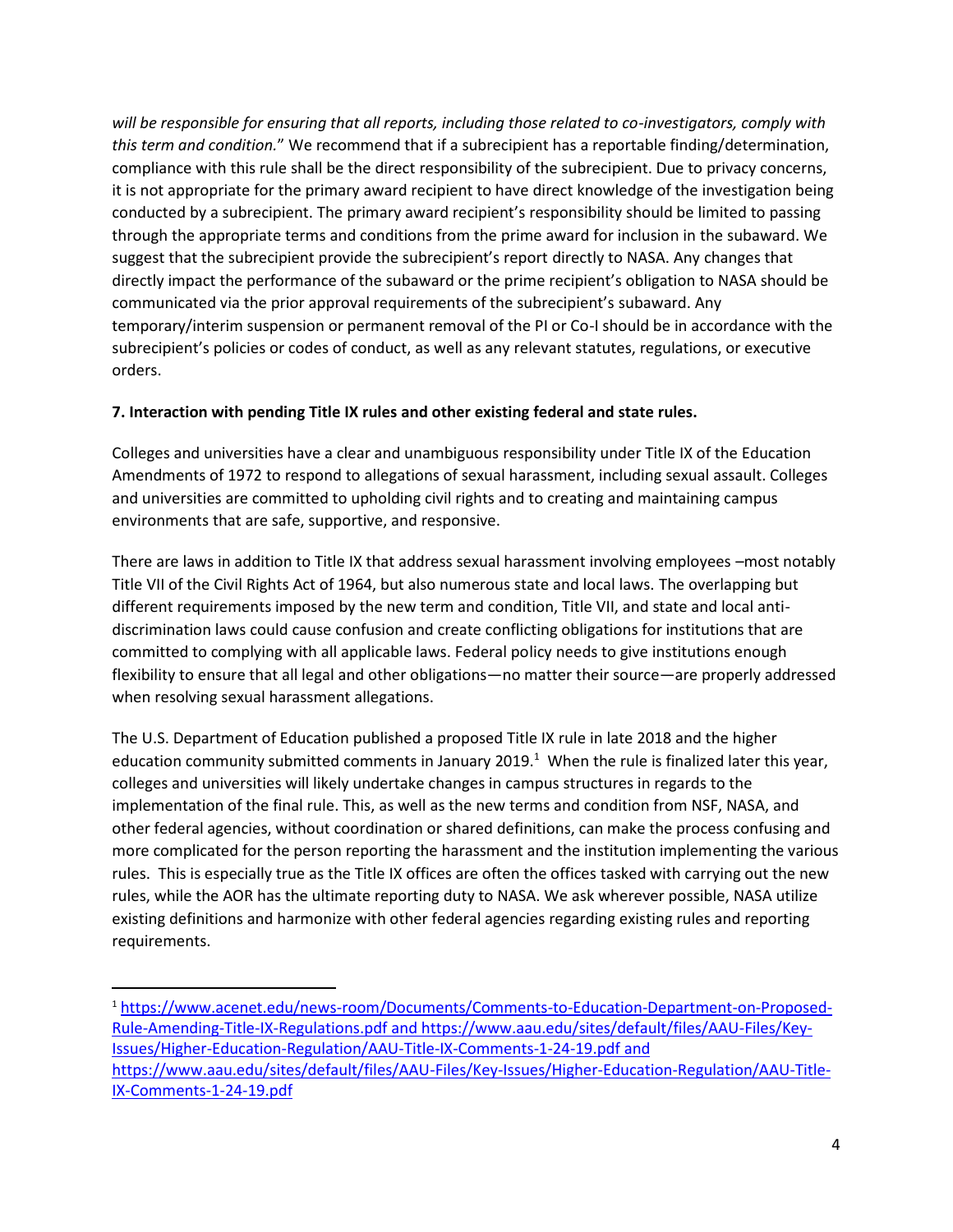### **8. An appeals process is needed.**

NASA should provide for an appeals process for any determinations made with the new term and condition. This should also be coordinated with any institutional appeals process and is especially important as institutions often have complex multi-layered appeals procedures. A NASA appeals procedure is particularly necessary in cases in which an interim measure (e.g. administrative action) is imposed and reported to NASA but where the PI or Co-I is ultimately found not responsible. The outcome of an appeals process, whether at NASA or the institution, should be promptly shared between NASA and the institution. Also, please know that institutions welcome the opportunity to work with NASA in the development of an appeals process.

## **9. Submission of notification to NASA should be secure.**

The *Federal Register* notice indicates that notifications must be submitted by the AOR via email to NASA's Office of Diversity and Equal Opportunity via email at: [civilrightsinfo@nasa.gov](mailto:civilrightsinfo@nasa.gov). We recommend that NASA consider submission of notifications via a secure web portal rather than through e-mail.

# **10. Sufficient time is needed for the recipient to report notification of placement on administrative leave to NASA.**

We support efforts to encourage swift reporting to NASA of findings or a determination of a violation relating to sexual harassment or sexual assault. The proposed reporting timeframe of seven (7) business days, however, may not allow institutions adequate time, particularly in the case of an administrative action. In the National Science Foundation (NSF) "Notification Requirements Regarding Findings of Sexual Harassment, Other Forms of Harassment, or Sexual Assault" published on September 21, 2018, the final term and condition allows for ten (10) business days for notification to NSF from the date of the finding/ determination, or the date of the placement of a PI or a Co-PI by the awardee on administration leave." While the difference is slight, it is helpful, and we believe there should be harmonization among the federal science agencies on these new terms and conditions wherever possible.

## **11. Conclusion**

According to the *Federal Register* notice, "upon receipt and resolution of all comments, it is NASA's intention to implement the new term through revision of NASA's "Agency Specific Requirements to the Research Terms and Conditions, the Grant General Conditions, and the Cooperative Agreement- Financial and Administrative Terms and Conditions." We strongly encourage NASA's Office of Civil Rights to thoroughly review and consider the comments received from the higher education and scientific communities before taking any action to implement these new reporting requirements. We also encourage NASA to consider convening a small roundtable discussion with key stakeholders from universities to discuss the new reporting requirements before implementing them. An open and comprehensive dialogue between NASA and the community is essential if we are to combat and end sexual harassment in the scientific workplace.

Thank you for considering our comments. Our organizations are committed to working with NASA to most effectively address harassment, sexual harassment, and sexual assault in the scientific workplace.